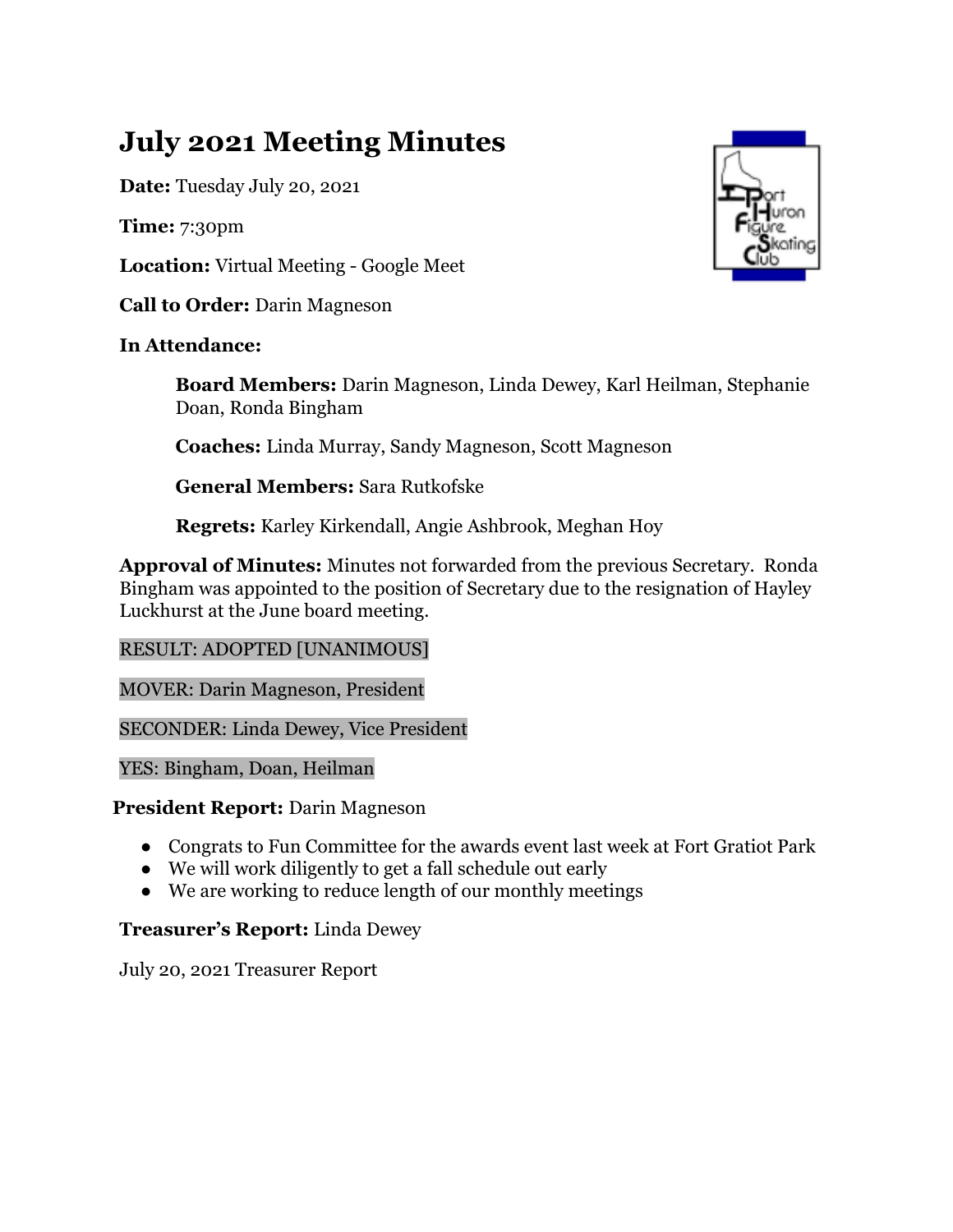#### Balance as of 6/30/2021

General Account XXXX7113 \$25,440.52 Outstanding Ice Bill July \$4,702.50 Estimated Credit to Skaters \$1,059.70 Outstanding Invoices from Skaters \$3,638.96 Estimated \$23,277.28 Registrations Registration Ice

\$13,589.50 Drop In Collects as of date \$383.00 Estimated Ice Cost Summer \$14,840.00 Coaches Fees Edith Schoenrock XXXX4231 \$21.406.47 Deposits in June \$4,530 Millionaire XXXX2288 \$1,232.00

Savings XXXX1086 \$1,484.63 transferred to Edith xxxx4231 on 7/19/2021

Certificate of Deposit XXXXX8291 \$7,555.24 as of 6/2021 All invoices for outstanding registration have been sent to parents of skaters USFS fee have been paid invoices will be submitted to Coaches and Board Members by 7/31/2021 for collection of USFS Fees Cruize Night collected \$40.00 spent \$45.28 Awards Night TBD

#### RESULT: ADOPTED [UNANIMOUS]

#### MOVER: Darin Magneson, President

## SECONDER: Karl Heilman, Board Member

#### YES: Bingham, Doan, Dewey

#### **Pro-requests:** Ronda Bingham

• No pro-requests at this time.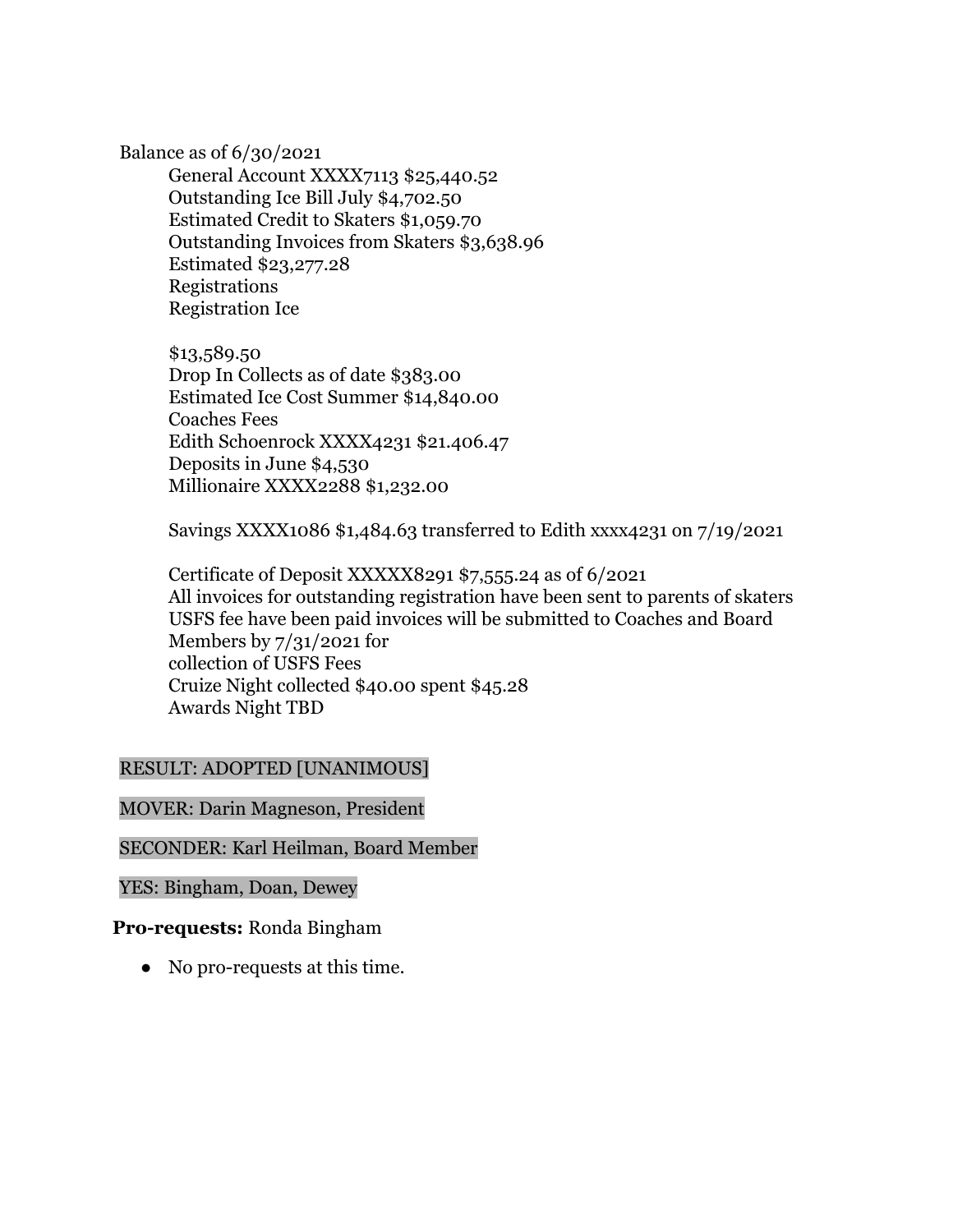# **Edith Committee Updates:** Sara Burrows-Rukofske, Karl Heilman

- Sara will forward financials to Linda Dewey
- Current status is in the judging process
- 110 skaters/181 events
- Karl recommended that we select the 2022 dates. Suggesting Feb 5th 2022, with a spring virtual event.
- Karl also recommended that the event be an IJS judging system event for all events

## **Fun Committee Updates:** Jessica Johnston, Nicole Franzer and Laura Magneson

- Awards banquet July 13 was well received and the kids enjoyed the event
- Thanks to the committee members that

## **Summer Sizzle:** Darin & Linda

- Summer Sizzle Glow Skate combo -Skater choice of program to perform, followed with a Glow event.
- Nominal event cost to skater, suggested \$25.00
- Linda Murray will create a flyer to promote the event and skaters will register with Linda Dewey.
- Each skater will be able to invite at least 2 guests to the performance. Additional guests could be allowed based on total number of skaters that register dependent on searching capacity of the arena (182 seats max)
- The decision was made to present annual skater awards as is typically done at our February Ice Show, we will review this in the fall.

## **Coaches Update:** Sandy Magneson

● Coaches will be meeting about potentials fall ice needs

## **Test Day Updates:** Sandy Magneson

● August 23rd tentative schedule in progress

## **New Business:**

- Do we want to go to meetings every 6-8 weeks?
	- Sandy expressed that monthly meetings are essential to strong communication for the club.
	- No motion made at this time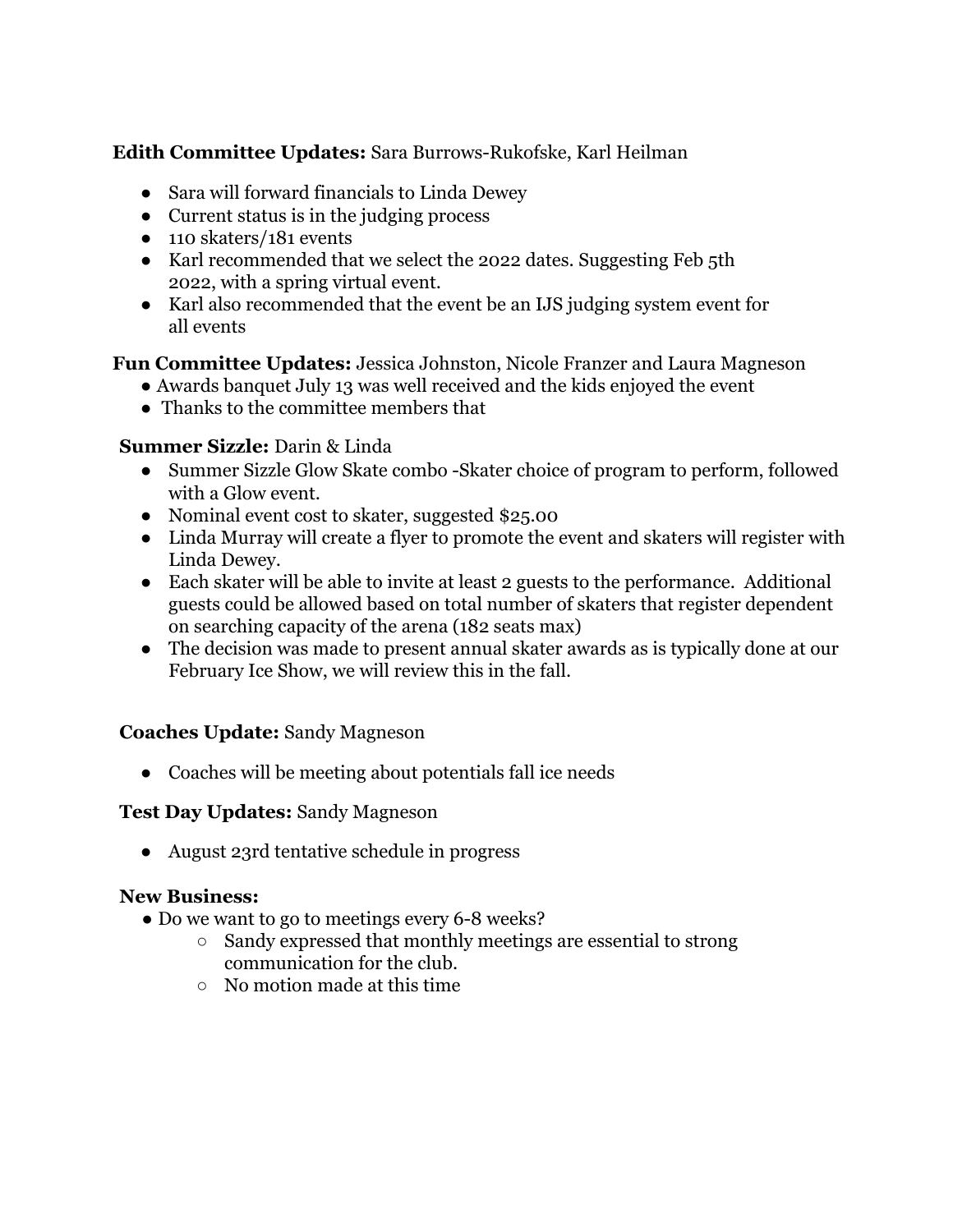- Go Motion GoMotion partners with class-based businesses, offering business management tools, class scheduling and athlete registration technology, integrated websites, a fully-featured mobile app, and in-house customer support—on a single software platform with **no monthly fees**. A few important things we help with are:
	- Easy **communication** w/ parents and athletes through (unlimited and free) mass emails, SMS messages, push notifications
	- **Free mobile app** to run your business from anywhere! (track attendance, send invoices and use our video producer tool to send videos!)
	- Easy to use **financial reporting** to see exactly where your money is coming from
	- Easily track member info through **member management** (similar to parent portal)
	- Eliminate paperwork and forms with **online registration and waivers**
	- Stop chasing down payments with **auto billing and split payment options**
	- **Attendance & skill tracking** both on mobile app and on site
	- Keep athletes up to speed on choreography, routines or practice with unlimited **video sharing tools**
- One time set-up fee of  $$147.50$  (50% off  $$295$ )
- Processing fee of  $3.9\% + $.30$  (1% billed for all offline payments)
	- (This breaks down to 2.9% + \$.30 goes to stripe, then 1% that brings it to 3.9 goes to GoMotion)

## RESULT: ADOPTED [UNANIMOUS]

## MOVER: Stephanie Doan, Board Member

SECONDER: Darin magneson, President

YES: Bingham, Dewey, Heilman

- Discussion regarding board members only being responsible for the cost of USFS membership of \$60.00, not the PHFSC \$100.00 fee.
- Suggestion to consider using a consent agenda meeting plan as recommended by USFS
- As Karl's term is ending he has agreed to continue his efforts updating the clubs social media platforms thru the end of August unless someone steps forward prior to that time.